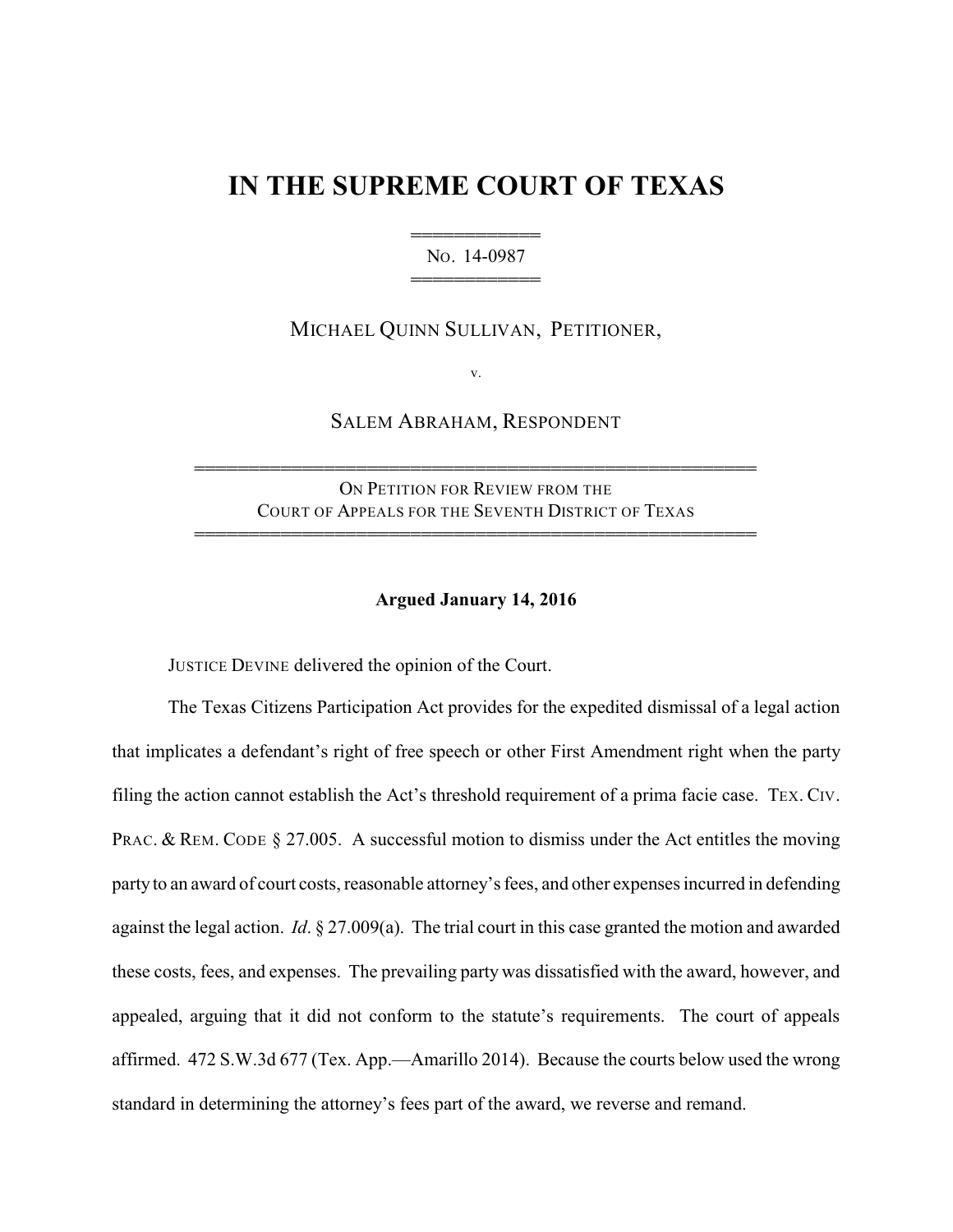Salem Abraham sued Michael Quinn Sullivan for defamation. Sullivan generally denied the claim and moved to dismissthe suit under the Texas Citizens Participation Act (TCPA). The TCPA provides an expedited procedure for the dismissal of certain legal actions directed at a party's free speech or other First Amendment right. *See* TEX. CIV. PRAC. & REM. CODE §§ 27.001-.011. If the court orders dismissal, the Act further provides for the award of court costs, attorney's fees, and other expenses, as well as sanctions "sufficient to deter" future "similar actions." *Id*. § 27.009(a).

Under this provision, Sullivan requested \$67,290.00 in attorney's fees, \$4,381.01 in costs and expenses, and sanctions. After a hearing on Sullivan's motion, the trial court issued a letter ruling, granting dismissal and announcing "that justice and equity necessitate Defendant's recovery of reasonable attorney's fees in the amount of \$6,500.00 and costs in the amount of \$1,500.00." The court also denied sanctions in the letter ruling. The court thereafter signed its formal order, clarifying that the \$1,500.00 identified in the letter ruling was for expenses and that Sullivan should also recover court costs. Although the judgment generally favored Sullivan, he nevertheless appealed to challenge the inadequacy of the court's award of attorney's fees and expenses, and the court's failure to award sanctions.

The court of appeals affirmed the trial court's award of attorney's fees and expenses, but reversed and remanded for the trial court to reconsider its decision to deny sanctions. 472 S.W.3d at 683. The appellate court concluded that the TCPA made an award of sanctions mandatory but tempered "the quantum or extent of the sanction . . . by what the trial court 'determines sufficient'" to deter similar actions. *Id*. (citing TEX.CIV. PRAC.&REM.CODE § 27.09(a)(2). The court further

I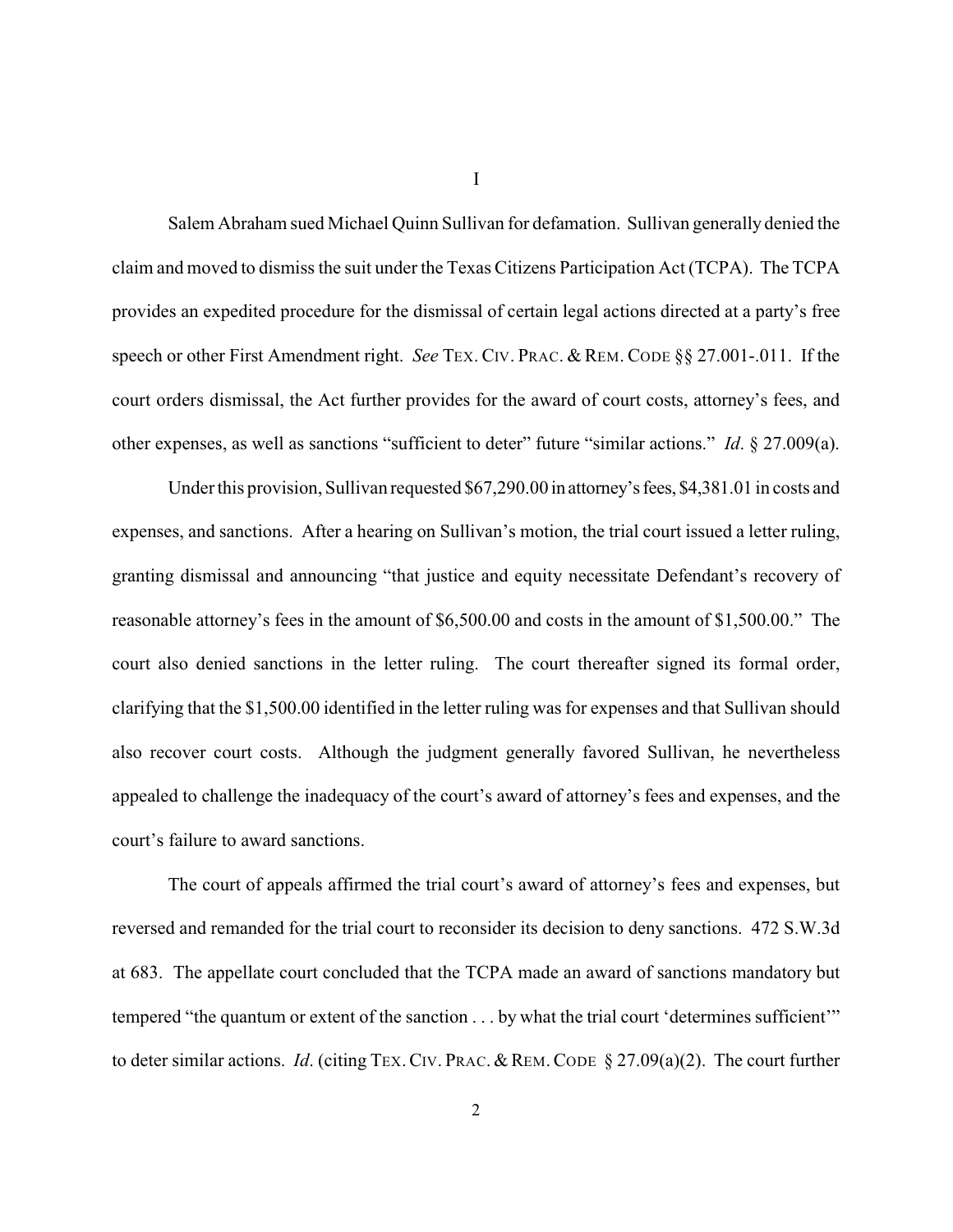concluded the TCPA required an award of "reasonable attorney's fees" but also conferred on the trial court discretion to award a lesser amount if "justice and equity" so required. *Id*. at 681-82. The appellate court's analysis purported to follow *Bocquet v. Herring*, 972 S.W.2d 19 (Tex. 1998), a case that involved an award of attorney's fees under the Declaratory Judgments Act. *Id*. at 681. Sullivan perfected an appeal to this Court; Abraham did not.

II

Sullivan arguesthe court of appeals' reliance on *Bocquet* is misplaced because attorney's fees are determined differently under the Declaratory Judgments Act than under the TCPA. Sullivan submits that a fee award under the TCPA is mandatory and measured simply by reasonableness, whereas a fee award under the Declaratory Judgments Act is permissive and subject to four express limitations—that it be "reasonable and necessary" and also "equitable and just." *Compare* TEX.CIV. PRAC. & REM. CODE § 27.009(a)(1), *with id*. § 37.009.

We agree the two statutes are different. The Declaratory Judgments Act provides:

In any proceeding under this chapter, the court may award costs and reasonable and necessary attorney's fees as are equitable and just.

*Id.* § 37.009. The TCPA, by comparison, provides in relevant part:

(a) If the court orders dismissal of a legal action under this chapter, the court shall award to the moving party: (1) court costs, reasonable attorney's fees, and other expenses incurred in defending against the legal action as justice and equity may require; and (2) sanctions . . .

*Id*. § 27.009(a). The distinctions noted by Sullivan are there, but the respective statutes also both incorporate notions of justice and equity.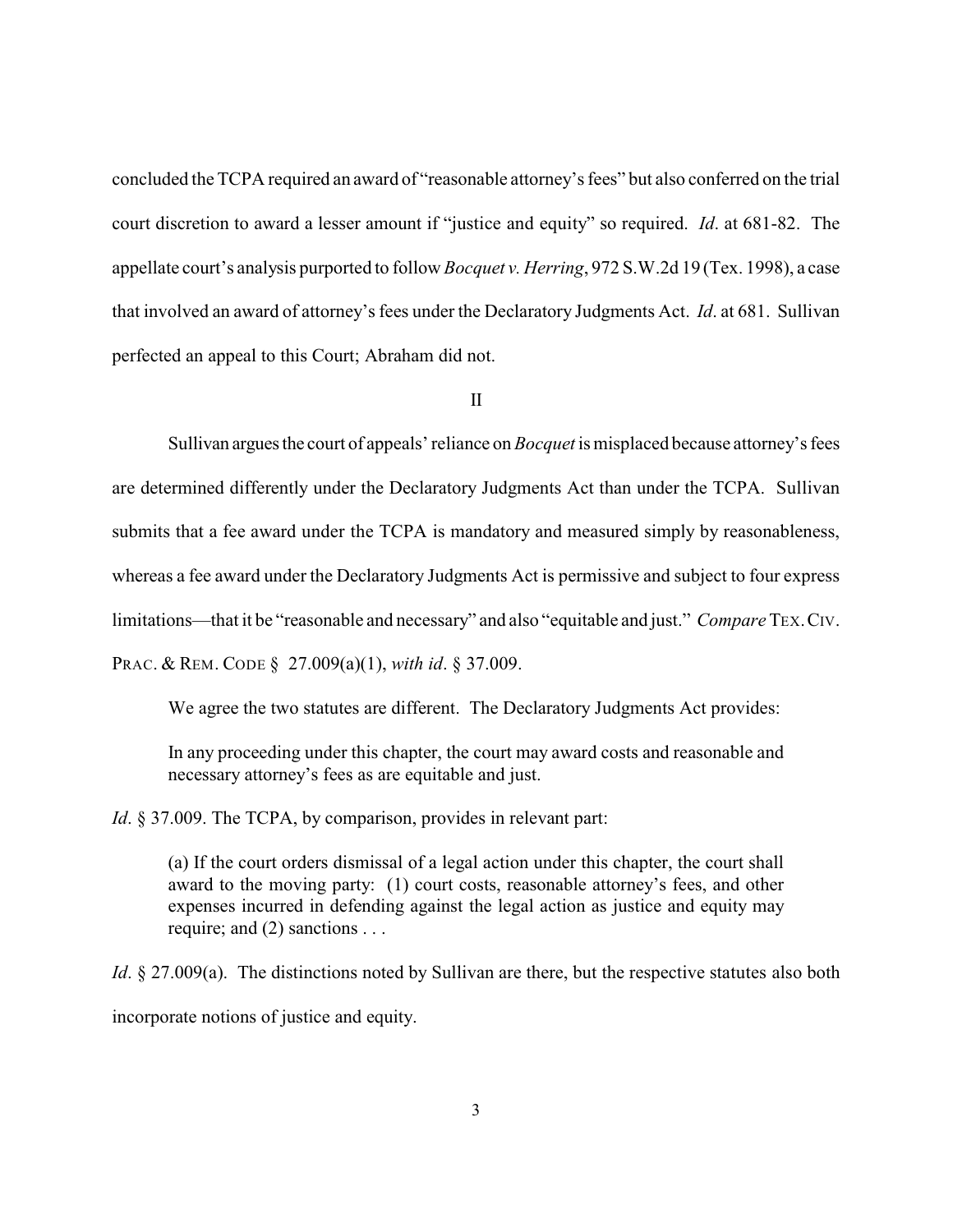In *Bocquet*, we concluded that section 37.009 of the Declaratory Judgments Act imposed four limitations on the court's discretion to award attorney's fees, requiring a multi-faceted appellate review because the limitations involved both evidentiary and discretionary matters. *Bocquet*, 972 S.W.2d at 21. In describing this review, we said:

Therefore, in reviewing an attorney fee award under the Act, the court of appeals must determine whether the trial court abused its discretion by awarding fees when there was insufficient evidence that fees were reasonable and necessary, or when the award was inequitable or unjust. Unreasonable fees cannot be awarded, even if the court believed them just, but the court may conclude that it is not equitable or just to award even reasonable and necessary fees.

*Id.* Borrowing from this analysis, the court of appeals here concludes that attorney's fees under the TCPA similarly "can be no more than what is reasonable but may be less than that in view of pertinent considerations of justice and equity." 472 S.W.3d at 681-82. The court's analysis thus assumes that limitations of "justice and equity" apply to attorney's fees under the TCPA and that the trial court therefore possessed the discretion to award something less than a reasonable attorney's fee.

Sullivan complains that the court's analysis is incorrect because considerations of "justice and equity" under the TCPA only apply to the trial court's award of "other expenses," and not to "reasonable attorney's fees." He submits the provision's grammatical structure confirms this construction. Abraham argues to the contrary, but also responds that Sullivan waived this argument by not raising it below. We disagree.

Although Sullivan has further refined his argument in this Court, his complaint in the court of appeals was adequate to preserve the issue for our review. *See Weeks Marine, Inc. v. Garza*, 371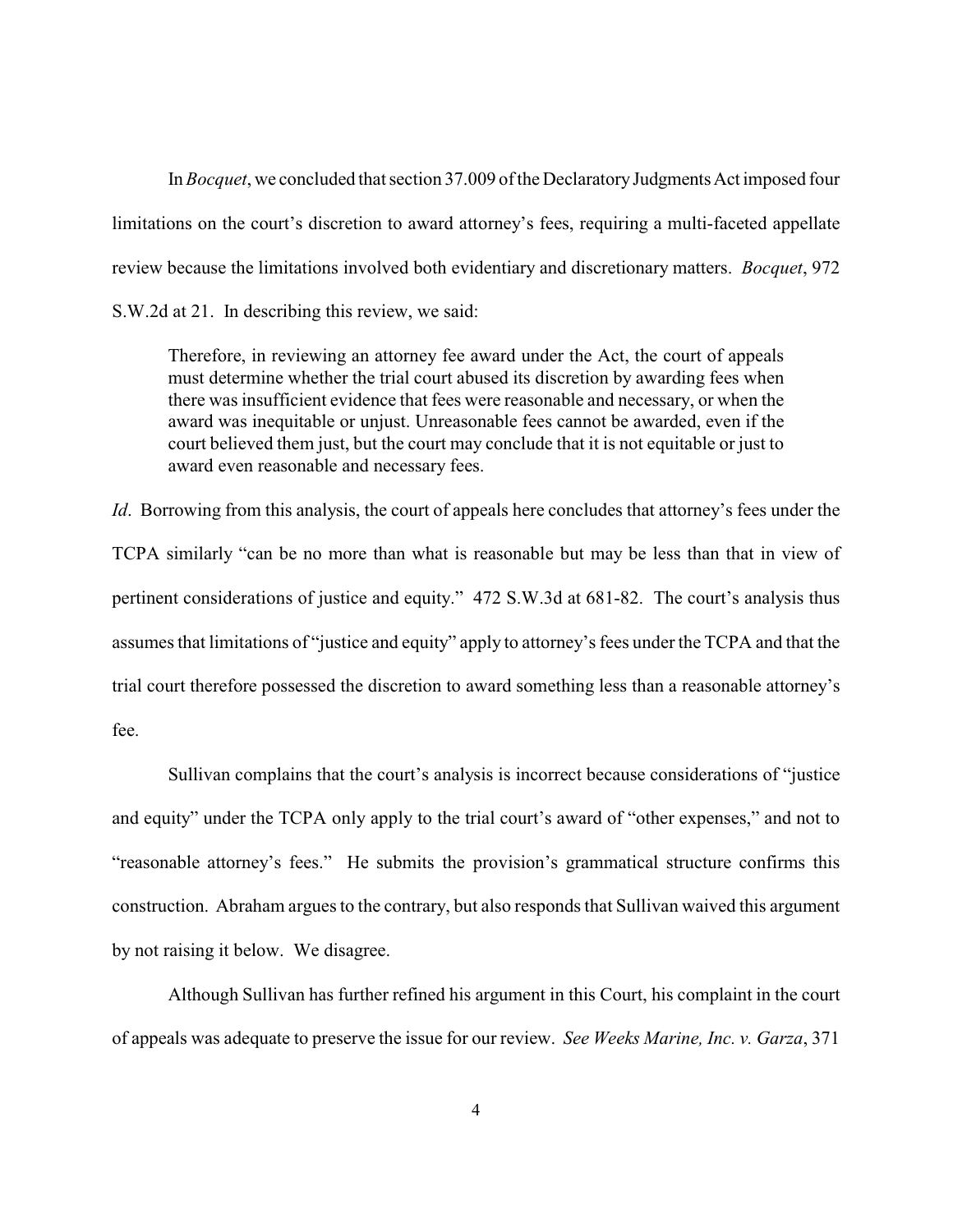S.W.3d 157, 162 (Tex. 2012) ("Appellate courts must treat the statement of an issue 'as covering every subsidiary question that is fairly included.'") (quoting TEX. R. APP. P. 38.1(f)). In the court of appeals, Sullivan argued entitlement to all his costs and reasonable attorney's fees, thus rejecting the notion that the trial court possessed discretion to adjust the amount of reasonable attorney's fees "as justice and equity may require." We turn then to the statutory text.

The parties rely on different canons of statutory construction to advance their respective positions. Abraham relies on the series-qualifier canon, which provides that "[w]hen there is a straightforward, parallel construction that involves all nouns or verbs in a series, a prepositive or postpositive modifier normally applies to the entire series." ANTONIN SCALIA & BRYAN A. GARNER, READING LAW: THE INTERPRETATION OF LEGAL TEXTS 147 (2012). Under this canon, the phrase "as justice and equity may require" would modify all three items in the series.

By contrast, Sullivan relies on the last-antecedent canon, which provides "that a qualifying phrase in a statute or the Constitution must be confined to the words and phrases immediately preceding it to which it may, without impairing the meaning of the sentence, be applied." *Spradlin v. Jim Walter Homes, Inc.*, 34 S.W.3d 578, 580 (Tex. 2000). Underthis canon, the phrase "as justice and equity may require" would only modify the last item in the series.

Either canon might reasonably apply to this text, but they cannot both apply because they point in different directions. And thus, without more, neither aids in our understanding of the statute. Sullivan, however, also argues that the Legislature's use of punctuation confirms his reading of the statue.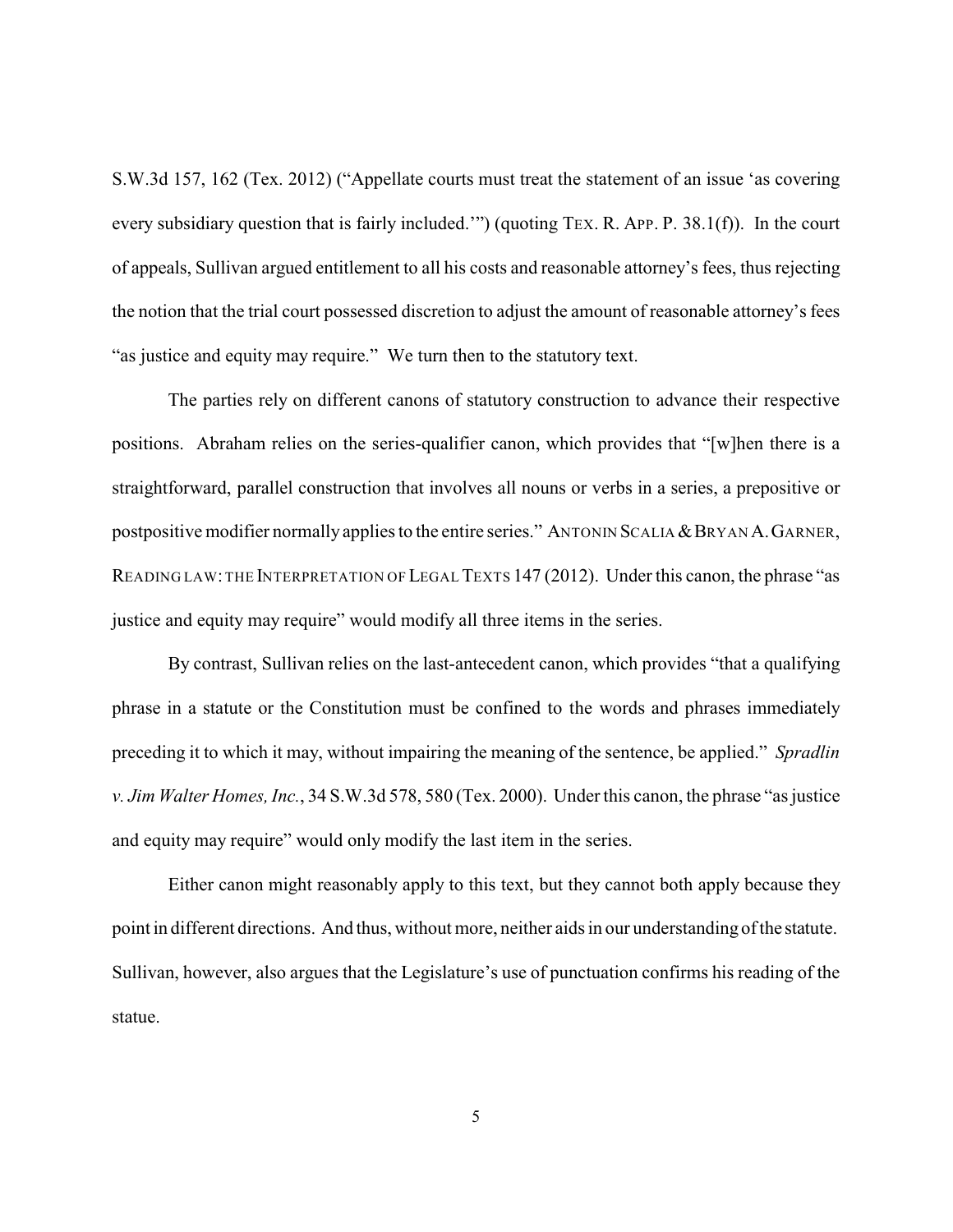"Punctuation is a permissible indicator of meaning." SCALIA&GARNER, *supra* at161 (citing *United States Nat'l Bank of Or. v. Indep. Ins. Agents of Am., Inc*., 508 U.S. 439, 454 (1993)). Indeed, punctuation "will often determine whether a modifying phrase or clause applies to all that preceded it or only to a part." *Id.* Thus, "[p]roperly placed commas [c]ould cancel the last antecedent canon" and vice versa. *Id.* Scalia and Garner offer the following example: "You will be punished if you throw a party, or engage in any other activity, that damages the house." *Id*. The comma after "activity" does substantial work: It signals that the phrase "that damages the house" modifies both "party" and "any other activity." *Id*. at 162. Absent the comma after "activity," the last-antecedent canon would be triggered and the phrase "that damages the house" would modify only "any other activity." *Id*.

Applying this example to the statutory text here, the insertion of a comma before "as justice and equitymay require," would have indicated that the phrase was to modify the entire series. Thus, had this been the Legislature's intent, the statute would have read that the court shall award: "court costs, reasonable attorney's fees, and other expenses incurred in defending against the legal action[,] as justice and equity may require." Similarly, the Legislature could have inserted a comma after "other expenses" to indicate that the phrase "incurred in defending the legal action as justice and equity may require" was to modify all items in the series. But the statute does not include a comma after "other expenses" or after "legal action," and their absence indicates an intent to limit the justice-and-equity modifier to the last item in the series.

But Abraham argues that the last item in the list is simply "other expenses" and that the phrase "incurred in defending against the legal action" modifies all three of the preceding items. In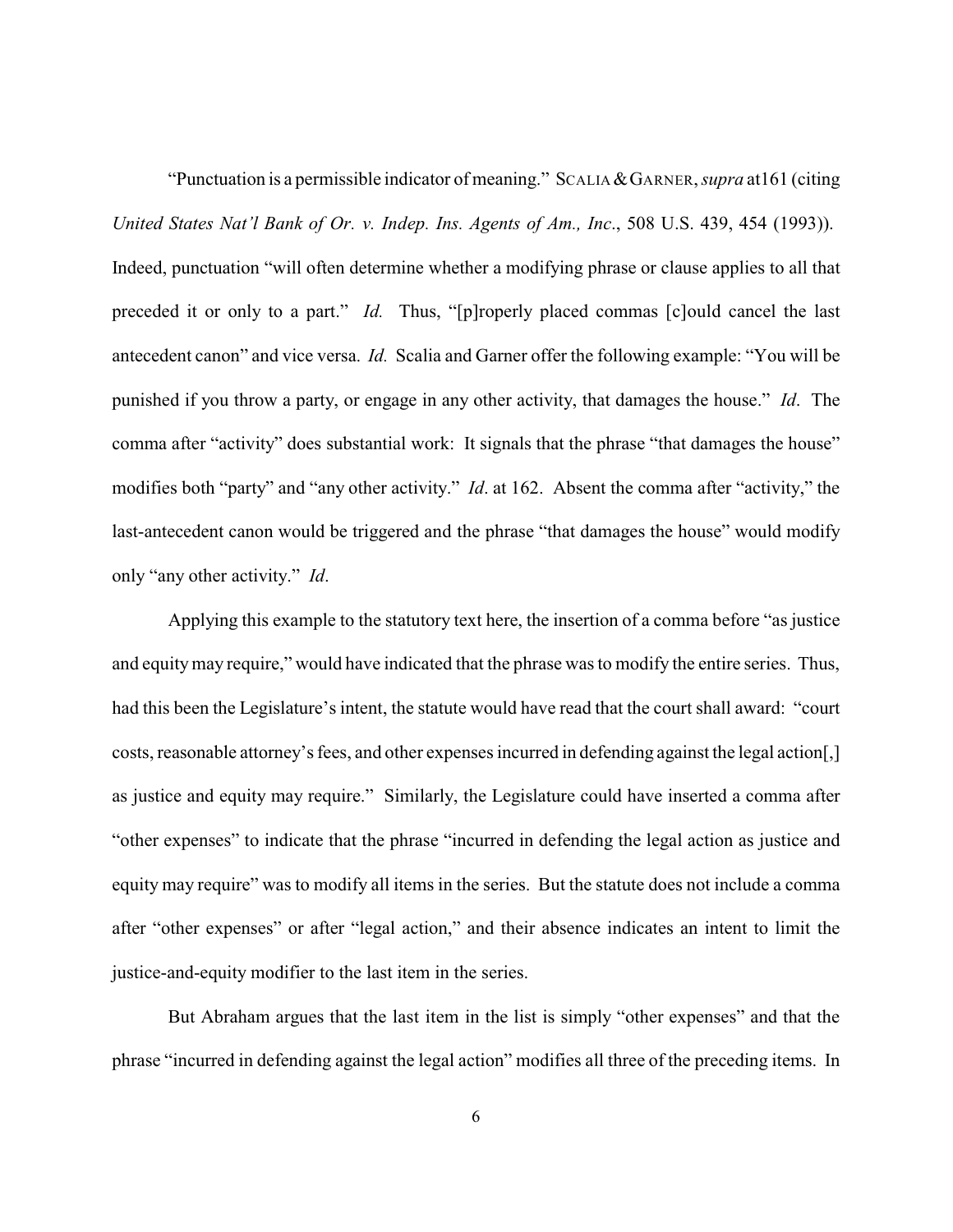this regard,Abraham directs our attention to *Cruz v. Van Sickle*, 452 S.W.3d 503 (Tex. App.—Dallas 2014, pet. denied). In that case, the court of appeals found the last-antecedent rule of construction "neither controlling nor inflexible," and concluded that it was senseless to limit the phrase to other expenses or require the Legislature to repeatedly place incurred after each of the three items to express the requirement. *Id*. at 523. But as Scalia and Garner explain such repetition was unnecessary. *See* SCALIA & GARNER, *supra* at 161-62. The insertion of a comma after "other expenses" would have separated the last item from the descriptive phrase that follows, indicating its application to the entire list. *See id*.

Abraham argues, however, that the phrase "incurred in defending the legal action" must apply to all three items in the series, because construing the statute to allow awards of "court costs" and "reasonable attorney's fees" that were not "incurred in defending the legal action" would be senseless. And, he contends, if "incurred in defending the legal action" modifies all items in the series, then the phrase "as justice and equity may require" must similarly modify all three, because both phrases appear together after the third item in the series and are not separated by a comma. Abraham's argument, however, overlooks the inclusion of the word "other." By referring to court costs, reasonable attorney's fees, and "other expenses incurred," the statute reflects both that costs and attorney's fees are "expenses" and that they must all be "incurred in defending the legal action." In other words, "court costs" and "reasonable attorney's fees" are "expenses incurred in defending the legal action" and are thus recoverable, and "other expenses incurred in defending the legal action" are also recoverable, but only "as justice and equity may require."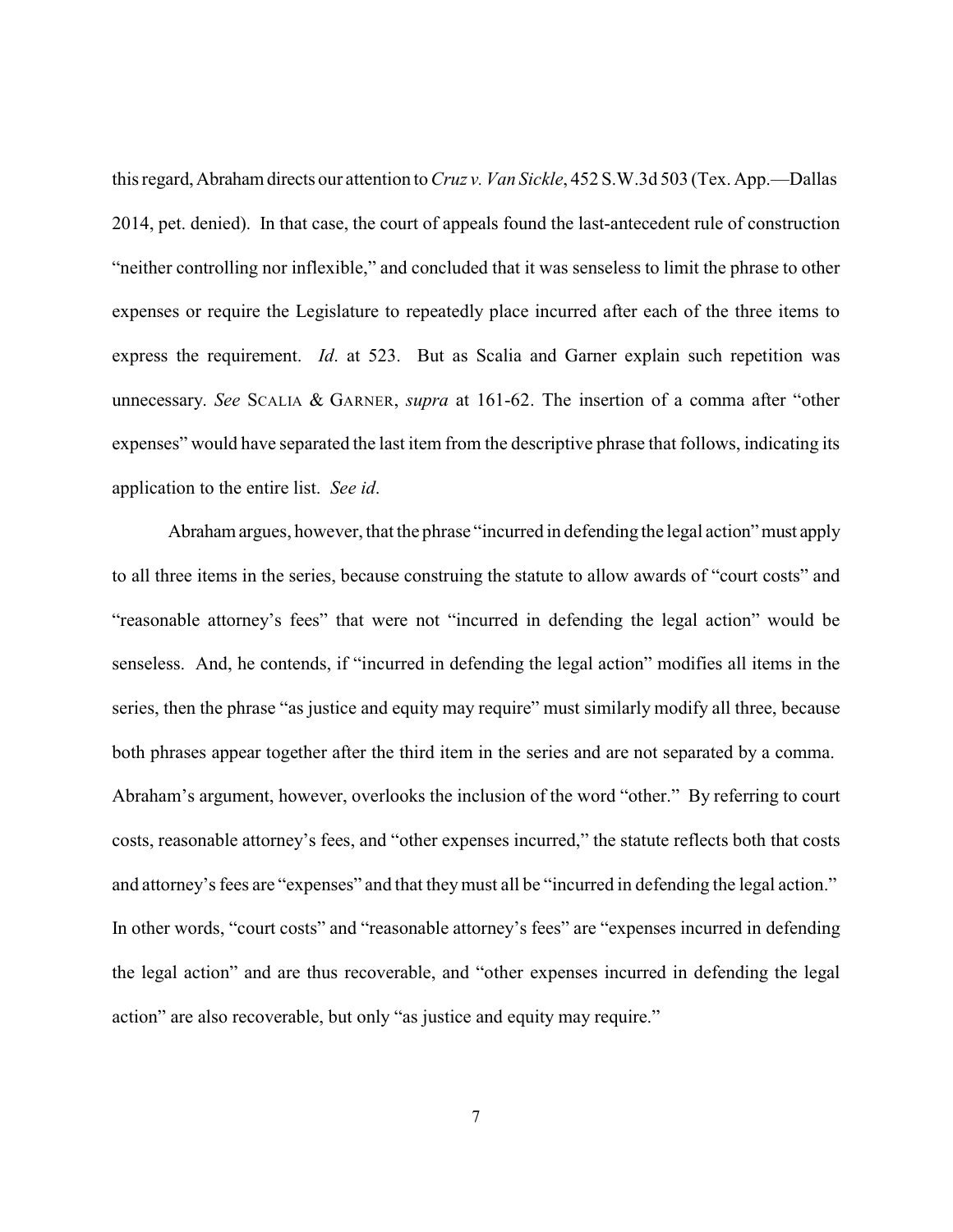Sullivan further points to the use of the Oxford comma as indicative of legislative intent to limit the justice-and-equitymodifier. The Oxford or serial comma is the comma placed immediately before the coordinating conjunction in a series of three or more terms. *See, e.g.*, THE CHICAGO MANUAL OF STYLE § 6.19, at 245 (15th ed. 2003). Here, it is the comma placed after the phrase "reasonable attorney's fees" and before the coordinating conjunction "and," which separates the second and third terms in the series. Sullivan submits that had the Legislature intended for there to be an equitable-and-just relationship between reasonable attorney's fees and other expenses, itwould have omitted the Oxford comma. Although the use of the Oxford comma is not definitive, we agree that its use here together with the inclusion of the word "other" and the absence of the other comma, as in Scalia & Garner's example above, indicate the Legislature intended to limit the justice-andequity modifier to other expenses.

Finally, Abraham points to a House Bill Analysis Report, on which the *Cruz* court relied in interpreting the TCPA. Under the section describing the bill's opponent's position, the report noted that a companion bill in the Senate included the phrase "as justice and equity may require" and that this "language should be added to the House bill to ensure a court could award attorney fees that were lower than what the attorney typically charges, if appropriate." *See Cruz,* 452 S.W.3d at 526 (quoting House Research Org., Texas House of Representatives, Bill Analysis H.B. 2973 (May 2, 2011)). The court observed that it could "consider legislative history when construing a statue whether or not the statute is ambiguous." *Id.* at 526 n.39 (citing TEX. GOV'T CODE § 311.023(3)). We, however, do not resort to extrinsic aides, such as legislative history, to interpret a statute that is clear and unambiguous, *City of Round Rock v. Rodriguez,* 399 S.W.3d 130, 137 (Tex. 2013),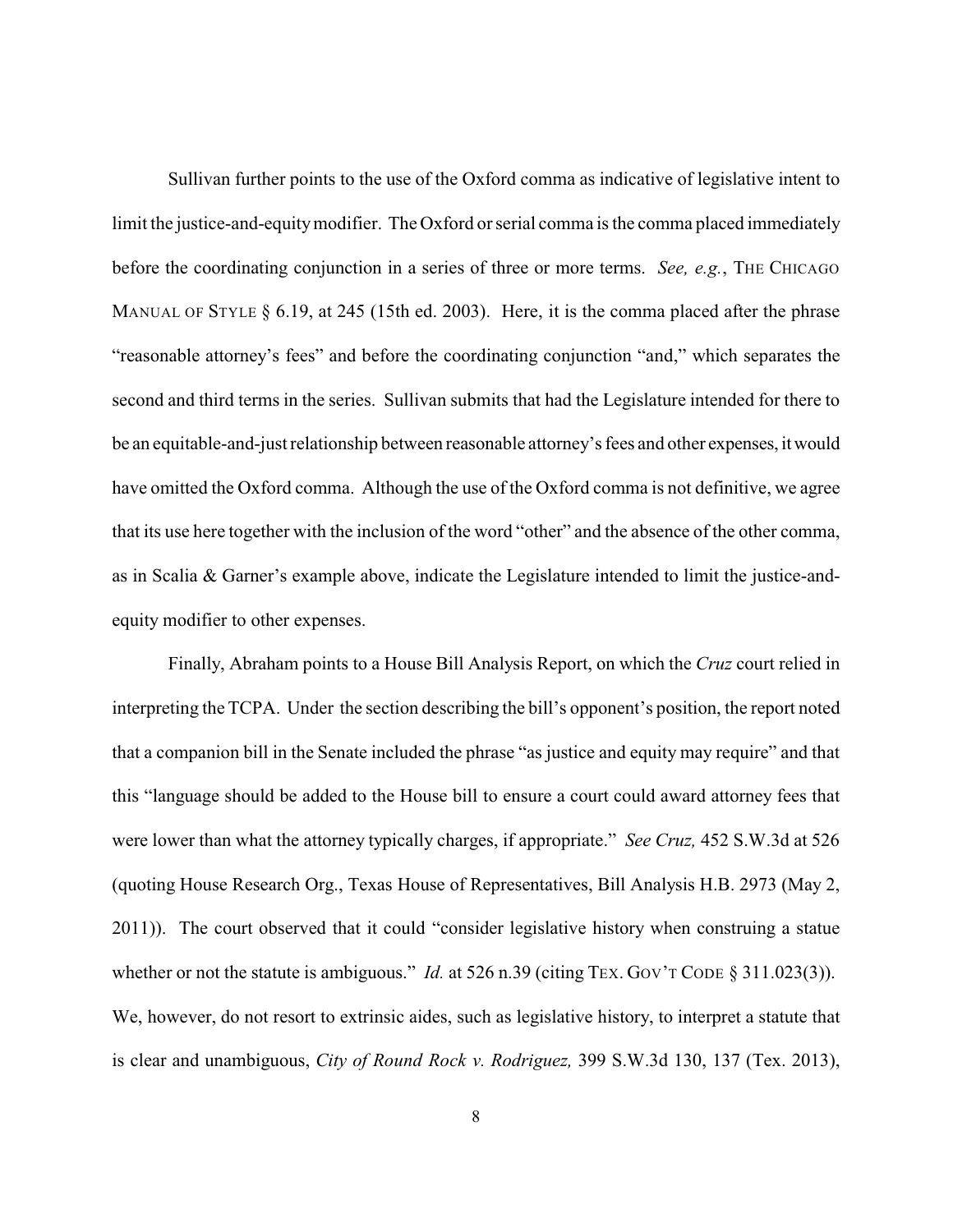because the statute's plain language "is the surest guide to the Legislature's intent." *Prairie View A & M Univ. v. Chatha*, 381 S.W.3d 500, 507 (Tex. 2012).

Based on the statute's language and punctuation, we conclude that the TCPA requires an award of "reasonable attorney's fees" to the successful movant. *See* TEX. CIV. PRAC. & REM. CODE § 27.009(a)(1). A "reasonable" attorney's fee "is one that is not excessive or extreme, but rather moderate or fair." *Garcia v. Gomez*, 319 S.W.3d 638, 642 (Tex. 2010). That determination rests within the court's sound discretion, but that discretion, under the TCPA, does not also specifically include considerations of justice and equity. The trial court accordingly erred by including these considerations in its attorney's fee award, and the appellate court likewise erred in recognizing them as part of its standard of review.

## III

Sullivan also argues that we should render judgment for "reasonable attorney's fees" rather than remand to the trial court because his attorney's affidavit was the only evidence of such fees. The parties apparently agreed attorney's fees would be proved up under a lodestar approach. *See El Apple I, Ltd. v. Olivas*, 370 S.W.3d 757, 760-65 (Tex. 2012). In *El Apple*, we said that "[t]he starting point for determining a lodestar fee award is the number of hours 'reasonably expended on the litigation.'" *Id.* at 762 (quoting *Hensley v. Eckenhart*, 461 U.S. 424, 437 (1983)). We further said that the party applying for the award bears the burden of proof, which "includes, at a minimum, documentation of the services performed, who performed them and at what hourly rate, when they were performed, and how much time the work required." *Id.* at 762, 764. The proof must be sufficient to permit a court "to perform a meaningful review of their fee application." *Id.* at 764.